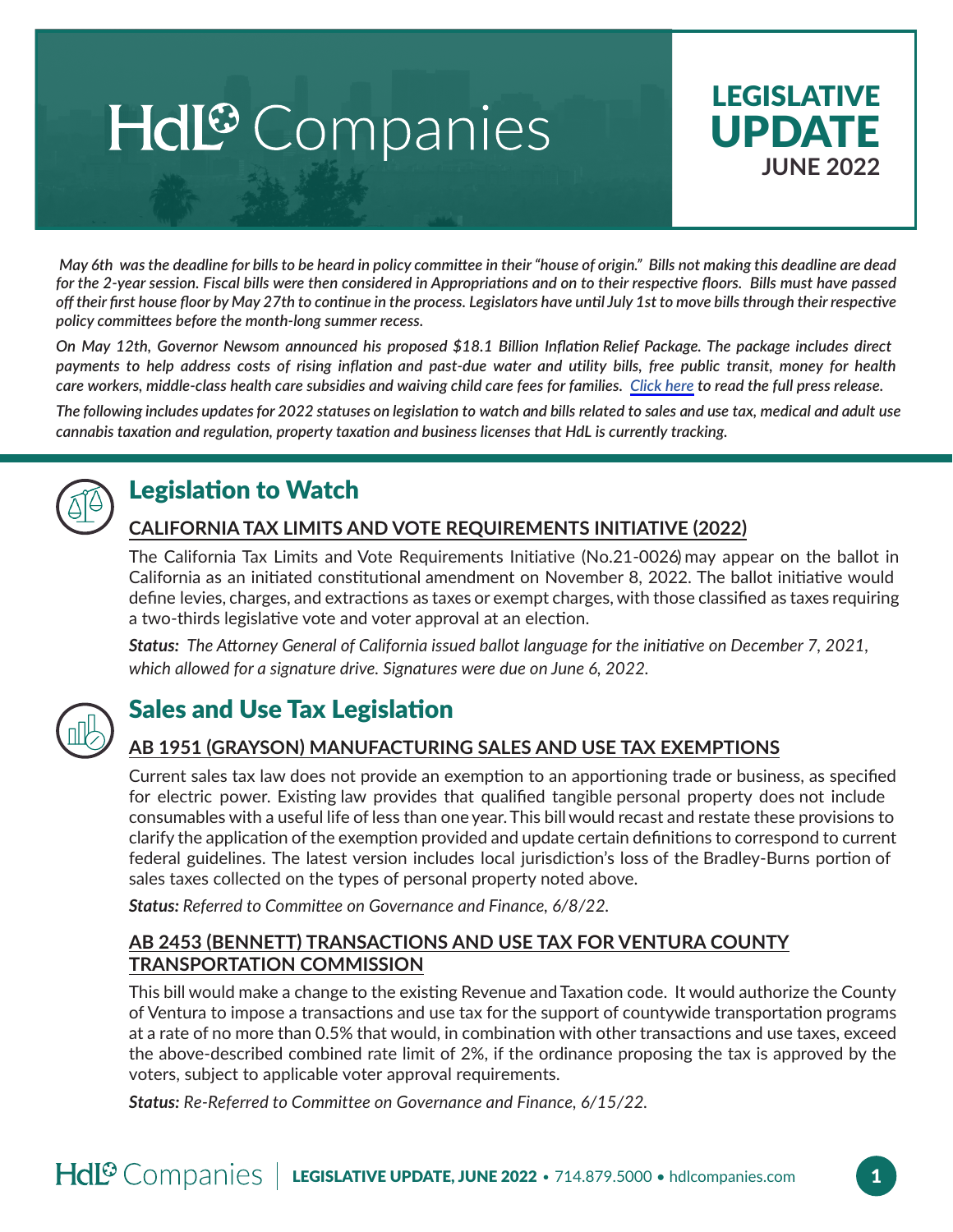#### **AB 2887 (GARCIA) SALES AND USE TAX EXCLUSION**

The California Alternative Energy and Advanced Transportation Financing Authority Act establishes the California Alternative Energy and Advanced Transportation Financing Authority. The act prohibits the sales and use tax exclusions from exceeding \$100,000,000 for each calendar year. This bill would increase the limit on sales and use tax exclusions to \$150,000,000 for each calendar year.

*Status: Referred to Committee on Governance and Finance, 6/8/22.*

#### **SB 1312 (OCHOA BOGH) TAX AND FEE LIABILITY RELIEF FOR PASSENGER VEHICLES RENTAL COMPLIANCE**

The Fee Collection Procedures Law provides for the administration and collection of various fee programs. This bill would also relieve a marketplace facilitator of liability for the taxes or fees on a retail sale if the marketplace facilitator demonstrates to the satisfaction of the department that the marketplace seller is an unrelated passenger vehicle rental company and is registered to remit sales and use tax to the department.

*Status: Re-Referred to Committee on Appropriations, 6/16/22.*

# Cannabis-Related Legislation

# **AB 1656 (AGUILAR-CURRY) INDUSTRIAL HEMP PRODUCTS**

The Control, Regulate and Tax Adult Use of Marijuana Act of 2016 (AUMA authorizes a person who obtains a state license under AUMA to engage in commercial adult-use cannabis activity pursuant to that license and applicable local ordinances. The Medicinal and Adult-Use Cannabis Regulation and Safety Act (MAUCRSA consolidates the licensure and regulation of commercial medicinal and adult-use cannabis activities and requires the Department of Cannabis Control to administer its provisions. This bill would state that MAUCRSA does not prohibit a licensee from manufacturing, distributing, or selling products that contain industrial hemp or cannabinoids, extracts, or derivatives from industrial hemp, if the product complies with all applicable state laws and regulations.

*Status: Scheduled for third reading in Senate, 6/8/22.*

#### **AB 1725 (SMITH) ILLEGAL CULTIVATION OF CANNABIS**

The California Uniform Controlled Substances Act makes it a crime to plant, cultivate, harvest, dry, or process more than 6 living cannabis plants without a commercial cannabis license. The act makes those actions a misdemeanor for a person over 18 years of age but less than 21 years of age and a misdemeanor for a person over 18 years of age, unless specified conditions exist, in which case the actions may be punished as a felony. This bill would amend AUMA to make it a felony, punishable by 16 months or 2 or 3 years in county jail, for a person over 18 years of age to plant, cultivate, harvest, dry, or process more than 6 living cannabis plants.

*Status: In Committee: Hearing canceled at the request of the author, 3/15/22.* 

#### **SB 1074 (MCGUIRE) CANNABIS EXCISE AND CULTIVATION TAX**

The Control, Regulate and Tax Adult Use of Marijuana Act (AUMA imposes an excise tax on cannabis or cannabis products at the rate of 15% on any retail sale, and a separate cultivation tax on harvested cannabis that enters the commercial market. This bill would discontinue the cultivation tax on July 1, 2022 and increase, from July 1, 2025, until July 1, 2026, the excise tax by an additional percentage that will generate half the amount of revenue that would have been collected pursuant to the cultivation tax, and would, beginning July 1, 2026, increase the excise tax by an additional percentage estimated to generate the full amount of revenue that would have been collected pursuant to the cultivation tax.

*Status: Ordered to inactive file, 5/25/22.*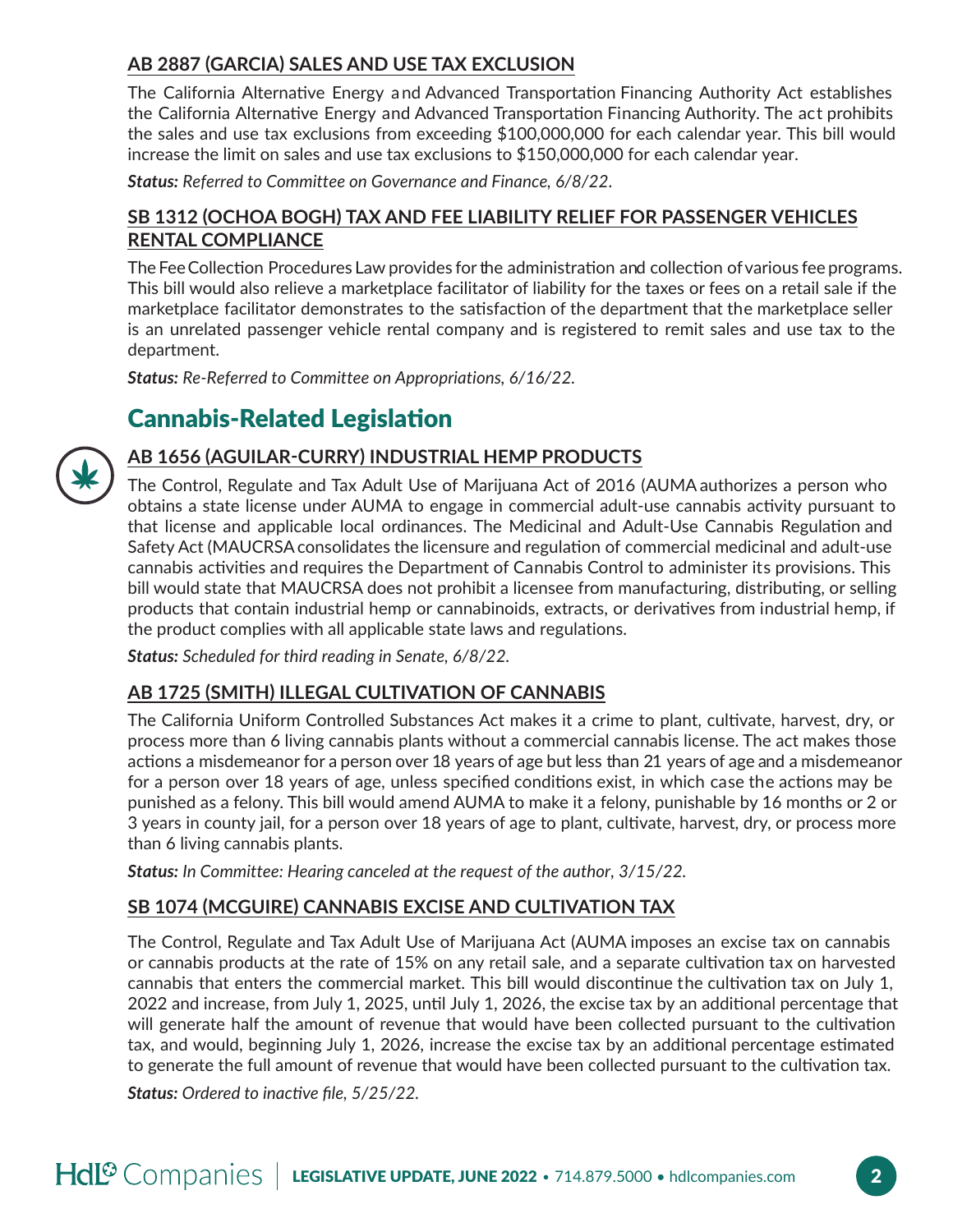### **SB 1186 (WEINER) MEDICINAL CANNABIS PATIENTS' RIGHT OF ACCESS ACT**

This bill would enact the Medicinal Cannabis Patients' Right of Access Act, which, on and after January 1, 2024, would prohibit a local jurisdiction from adopting or enforcing any regulation that prohibits the retail sale by delivery within the local jurisdiction of medicinal cannabis to medicinal cannabis patients or their primary caregivers by medicinal cannabis businesses, as defined, or that has the effect of prohibiting the retail sale by deliverywithin the local jurisdiction of medicinal cannabis to medicinal cannabis patients or their primary caregivers in a timely and readily accessible manner and in types and quantities that are sufficient to meet demand from medicinal cannabis patients within the local jurisdiction, as specified. The bill, on and after January 1, 2024, would provide that the act may be enforced by an action for writ of mandate brought by a medicinal cannabis patient or their primary caregiver, a medicinal cannabis business, the Attorney General, or any other party otherwise authorized by law.

*Status: Referred to Committees on Business & Professions and Judiciary, 6/9/22.*

# Property Tax Legislation

### **AB 1839 (CHOI) TAX-DEFAULTED PROPERTY SALES COMPENSATION**

Current law authorizes a nonprofit organization to purchase a residential or vacant property that has been tax-defaulted for 5 years or more, or 3 years or more if the property is subject to a nuisance abatement lien. The law requires the sales price of a property sold to include certain amounts, including all defaulted taxes and assessments and all associated penalties and costs. This bill would require the sales price of a property sold pursuant to those provisions to additionally include, only if the property is exempt from property taxation, an amount sufficient to fairly compensate, for the equity lost, any person with title of record to all or any portion of the property before the recordation of the tax deed to the purchaser.

*Status: In Committee: Set, first hearing. Failed passage.* 

#### **AB 1933 (FRIEDMAN) PROPERTY TAX WELFARE EXEMPTION FOR NONPROFIT CORPORATIONS BUILDING RESIDENTIAL HOUSING UNITS**

Current property tax law states that property is within that welfare exemption if the property is owned and operated by a nonprofit corporation, otherwise qualifying for th e welfare exemption, that is organized and operated for the specific and primary purpose of b uilding and rehabilitating single or multifamily residences for sale at cost to low-income families. This bill would also provide that property is fully exempt from property taxation and is also within that welfare exemption if that property is owned and operated by a nonprofit corporation that is organized and operated for the specific and primary purpose of building and rehabilitating single or multifamily residential units and the units meet specified requirements.

*Status: Referred to Committee on Governance and Finance, 6/8/22.*

#### **SB 1456 (STERN) LOW INCOME HOUSING PROPERTY TAX WELFARE EXEMPTION LIMITS**

The California Constitution partially exempts property used exclusively for rental housing and related facilities from property taxation, if specified criteria are met, including that 90% or more of the occupants of the property are lower income households whose rents do not exceed the rent limits prescribed by a specified law. Current law limits the total exemption amount allowed to a taxpayer, with respect to a single property or multiple properties for any fiscal year on the sole basis of the application of this criterion, to \$20,000,000 of assessed value. This bill would remove the above-described limit on the total exemption amount with respect to property tax lien dates occurring on and after the effective date of the bill.

*Status: Referred to Committee on Revenue and Taxation, 6/2/22.*